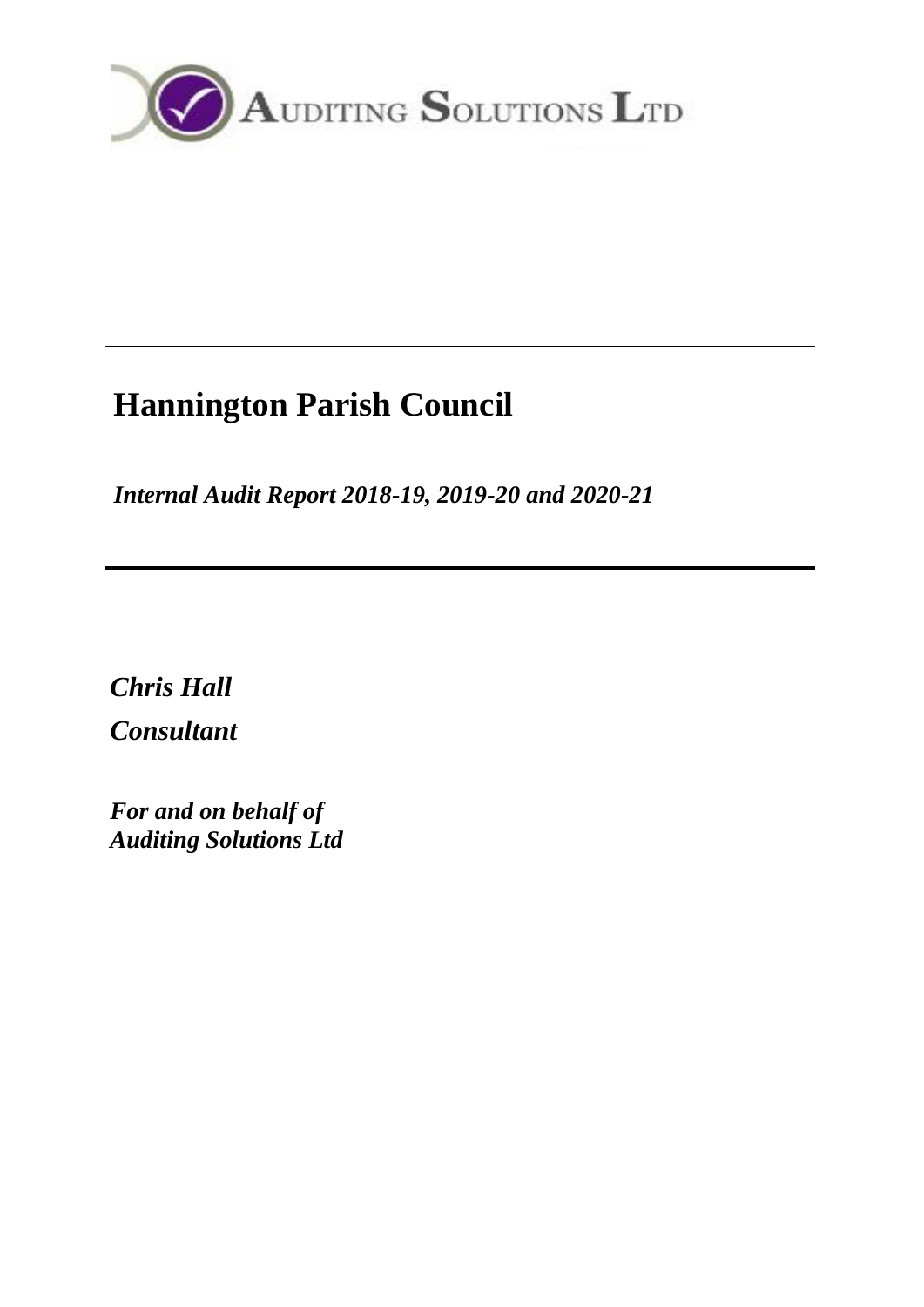### **Background**

#### **Statute requires all town and parish councils to arrange for an independent internal audit examination of their accounting records and system of internal control and for the conclusions to be reported each year in the AGAR.**

This report sets out the work undertaken in relation to the 2018-19, 2019-20 and 2020-21 financial years, given that the Council has not sought an independent audit since 2017-18. Due to the continuing impact of the Covid-19 pandemic, we have undertaken our review for this period remotely: we wish to thank the Chair and Clerk for assisting the process, providing documentation in electronic format to facilitate completion of our review for the period and sign off of the Internal Audit Certificate in the 2020-21 AGAR. We have, obviously in the circumstances, reduced the volume of transactions examined, whilst still forming a supportable opinion on the strength of the Council's governance and financial controls.

## **Internal Audit Approach**

In undertaking our review we have had regard to the materiality of transactions and their susceptibility to potential misrecording or misrepresentation in the year-end Statement of Accounts. In view of the volume of annual transactions we have undertaken an appropriate level of substantive testing of receipts and payments for the financial year, verifying detail to such underlying documentation as is available.

This report summarises our conclusions on each of the key areas set out in the Internal Audit Report that is required under the Annual Return arrangements. Issues requiring attention have been further summarised into an Action Plan at the end of the report.

## **Overall Conclusion**

A draft Audit Report was issued to the Council on 22 July 2021, which was used to inform the Council Meeting on 27 July 2021. While at that time, a number of audit issues were outstanding, the Council chose to sign the 2020-21 AGAR, commence the Exercise of Public Rights, and submit the AGAR to External Audit.

While, therefore, this audit review cannot be regarded as satisfactorily concluded, it is clear that the Council has given serious consideration to the recommendations made in the draft Audit Report, and agreed actions to improve the Council's governance and financial circumstances. The basic audit objective of informing the Council of necessary corrective actions has therefore been achieved.

Therefore, we have signed off the Internal Audit Certificate in the Annual Return assigning appropriate assurances to all the required assertions.

**This report has been prepared for the sole use of Hannington Parish Council. To the fullest extent permitted by law, no responsibility or liability is accepted by Auditing Solutions Ltd to any third party who purports to use or rely, for any reason whatsoever, on this report, its contents or conclusions.**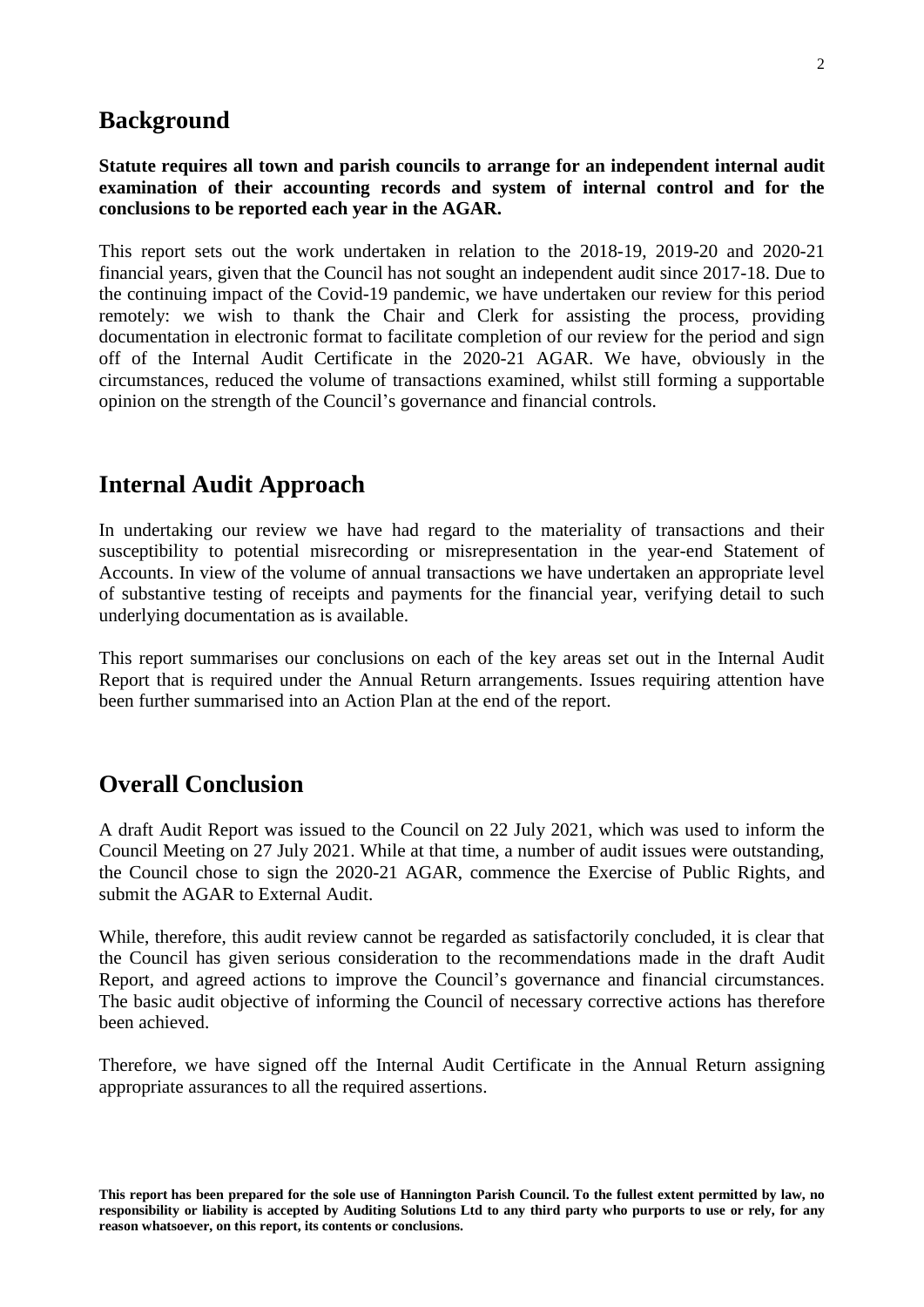## **Detailed Report**

## **Maintenance of Accounting Records & Bank Reconciliations**

The Clerk records the Council's accounting transactions using an Excel spreadsheet, which is adequate given the low level of transactions. A single Current Account is in operation with Lloyds Bank. Given the small number of transactions, we have verified all cashbook transactions to the bank statements (where provided), with no issues arising. However, we have not been provided with a cashbook for 2019-20, and can therefore provide no assurance on the transactions in that year.

While there is some evidence in the Council's published Minutes of reporting of bank balances, these reports are inconsistent and do not properly represent sound bank reconciliation procedures. In particular there is no evidence of internal check by an independent Councillor (ie. one who is not a bank signatory) as is required by the most up-to-date version of Financial Regulations (see below).

#### *Conclusions and recommendation*

*R1. An independent Councillor should be appointed to undertake periodic (at least quarterly and at the year-end) checks on bank balances, signing and dating the latest printout of the cashbook, and report the action to the next meeting of Council.*

## **Review of Corporate Governance**

Our objective here is to ensure that the Council has a robust regulatory framework in place to ensure that Council meetings are conducted in accordance with the adopted Standing Orders and that, as far as we are able to ascertain, no actions of a potentially unlawful nature have been or are being considered for implementation. We also aim to ensure that appropriate policies, procedures and protocols are in place to prevent and provide a reasonable assurance of the detection of any fraudulent or corrupt activity.

We have reviewed the Council's Minutes for meetings held in each financial year to determine whether or not any issues exist or may be developing that might have an adverse effect on the Council's future financial stability, whilst also ensuring that no decisions have been made or are being considered that might result in ultra vires expenditure being incurred.

We note that Standing Orders and Financial Regulations were last approved in January 2021. However, this was a readoption of the versions originally adopted in September 2017, with a minor amendment to allow for electronic banking. The currently-approved documents are not in accordance with the latest versions of the NALC Model Forms, and are missing key requirements and controls.

We note a Statement of Compliance on the Council's website with regard to the Transparency Code 2015. The basic requirements of this Code (lists of payments, asset valuations) can be found in the Council's Minutes, but should be enhanced (eg. with publication of annual AGAR's, Internal and External Audit reports), and detailed separately on the website for easy examination by Parishioners and other interested parties in a spirit of Open Government.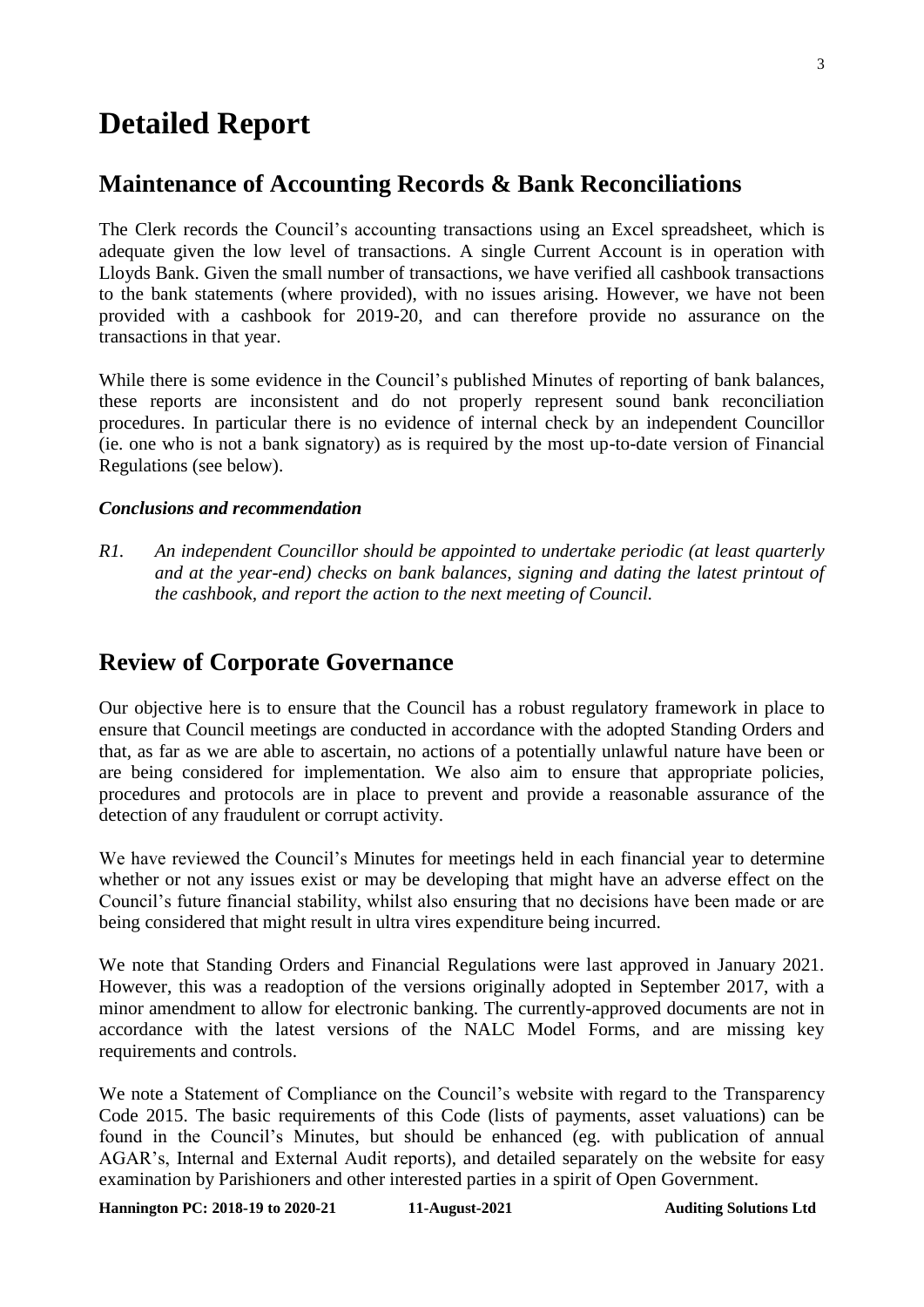We have seen no evidence that the 2018-19 and 2019-20 Accounts were properly drawn up and advertised to Parishioners in accordance with the Exercise of Public Rights requirement. This is an important legal control. The deadline for commencing the 2020-21 Exercise, which should have started on or before 1 July 2020 and run for 30 working days (Monday to Friday, excluding Public Holidays) has already slipped (although an extension has been granted by External Audit), but should be commenced as soon as the Council has approved the 2020-21 AGAR.

#### *Conclusions and recommendations*

- *R2. Council must review its Standing Orders and Financial Regulations, to ensure that they meet all current and future legal requirements in accordance with the NALC Model Forms, as a priority.*
- *R3. Council should review and enhance its compliance with the requirements of the Transparency Code 2015 with regard to Public Accountability.*
- *R4. Council must review its procedures with regard to proper reporting of the Annual Accounts and Governance Statements in the AGAR, which is a requirement of the Accounts and Audit Regulations approved by HM Government. In particular, the Council must publish its 2020-21 Accounts in accordance with the Exercise of Public Rights requirement without further delay.*

## **Review of Payments and VAT**

We have test-checked a representative sample of payments during each year to reasonably determine whether the following criteria have been met:

- $\triangleright$  Payments were supported by a trade invoice or acknowledgement of receipt;
- $\triangleright$  VAT has been calculated correctly and is recovered at appropriate intervals.
- $\triangleright$  The Council has approved each payment.
- Payments have been correctly analysed in preparation of the year-end Statement of Accounts.
- $\triangleright$  Section 137 payments have been identified in the cashbook and are within the Council's spending limit.

While supporting invoices have been provided for all transactions in the review sample, and the transaction has been properly recorded in the Minutes, there is no evidence that the payments have been individually checked by Councillors. This is particularly important with regard to the release of payments using electronic banking, which the Council adopted in early 2021. Appropriate authorisation should be noted on individual invoices, which can be facilitated by using a suitably designed rubber stamp.

From looking back at our historical audit records, and comparing them to the cashbooks for the 3 years under review, we can see no evidence that VAT payments have been reclaimed since September 2017. The Council, as a Public Body, has the ability to recover the VAT element of any payment made against a proper VAT invoice (ie. one including a correct VAT reference), with the provisos that (a) the charge is properly payable by the Council and (b) that, ideally, the invoice is issued in the name of the Council and not a Councillor or the Clerk (although this is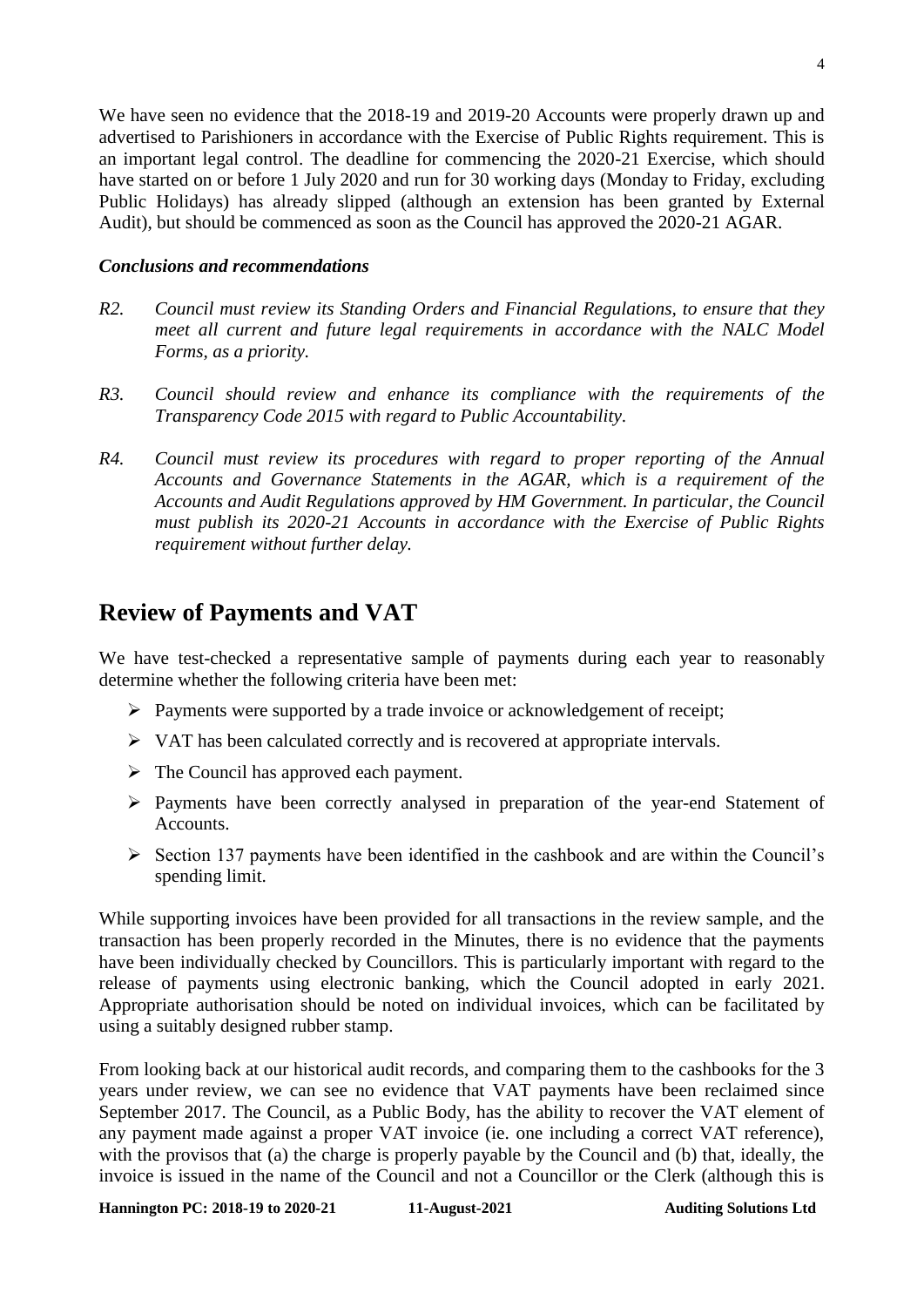not always possible for small cash transactions). From a study of the sample testing of 2020-21 large value invoices alone, a total of £354.50 can be recovered relating to payments for grass cutting and the purchase of a new laptop. This figure can be significantly increased by a study of all payments made since the last claim in September 2017, with particular regard to the following transactions, all of which are likely to have a recoverable VAT element:

- purchase of a defibrillator cabinet (September 2020, for which only an order is currently available);
- license payments (all years)
- HALC subscription fees and training courses (all years)
- general repairs, eg. Noticeboards (all years), grass cutting (all years)
- miscellaneous expenses, eg. Printing.

#### *Conclusions and recommendations*

- *R5. Individual payments should be clearly approved and evidenced by Council review, the*  details to be noted on the actual invoice or other source documentation. This is *particularly important with regard to electronic banking release approvals.*
- *R6. Council should undertake an urgent review of all previous expenditure items since September 2017, to identify supportable and justifiable transactions to be included in a substantial VAT reclaim. Subsequent claims should be made on at least an annual basis.*

## **Assessment and Management of Risk**

We have seen no evidence in the Council's Minutes that a review of the operational risks it faces has been undertaken since 2017-18. An annual review, as a minimum, is a requirement of Financial Regulations, and is a key assertion on the AGAR (Section 1, Assertion 5).

The Council's insurance cover is arranged through BHIB Brokers, with a renewal date of 8 December 2021. We have reviewed the renewal schedule noting that Employer's and Public Liability cover are each in place at £10 Million respectively, Fidelity Guarantee cover at £50,000, and Officials Indemnity cover set at £500,000, all of which we consider appropriate for a Council of this size. We note, however, that there is no cover provided for the Council's assets, in particular seating, noticeboards, and IT equipment used by the Clerk.

#### *Conclusions and recommendations*

- *R7. Council should ensure that a risk review is undertaken on at least an annual basis, in accordance with Financial Regulations.*
- *R8. Council should review the need for property insurance of certain assets.*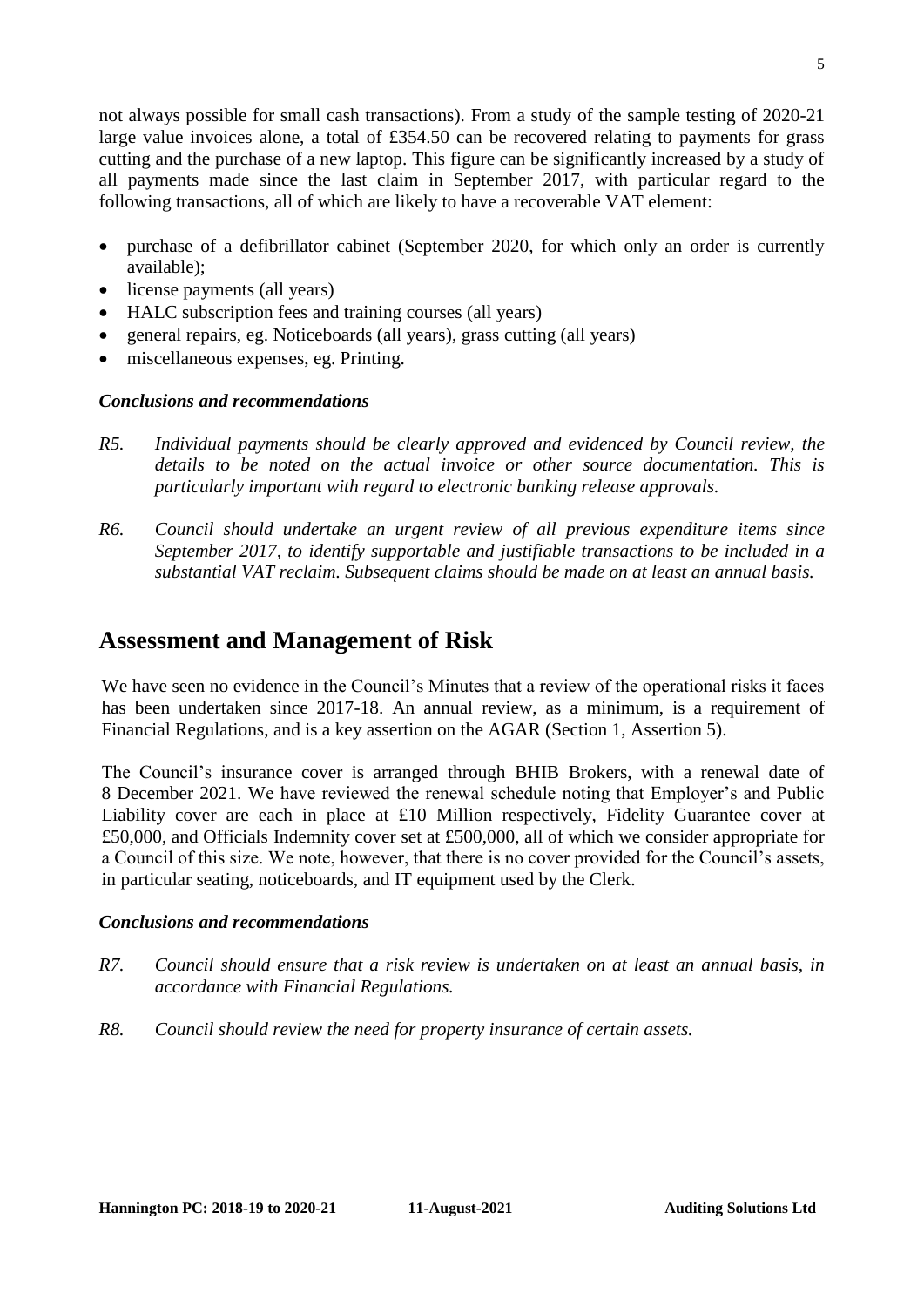## **Budgetary Control and Reserves**

The Council's Minutes for January 2021 show that the Council formally agreed the 2021-22 Precept at £6,974. There is no apparent approved budget to support this figure, and the cashbook does not show any segmental analysis of payments made against approved budget lines.

The Council's Minutes do not show that any Earmarked Reserves have been established for specific projects. Therefore, the bank balance at 31 March 2021 of £12,477 constitutes a General Reserve. This total represents 179% of the approved Precept, against a Best Practice figure of around 50% (ie. 6 months expenditure). It is, however, acknowledged that smaller Councils are unable to significantly change their level of balances in the short term.

#### *Conclusions and recommendation*

- *R9. Council should set an approved budget each year in support of its Precept, and regularly monitor expenditure against approved budget lines, to be detailed in the cashbook.*
- *R10. Council should regularly monitor and review its balances, with particular relevance to Precept-setting, and create specific Earmarked Reserves where appropriate.*

## **Review of Income**

The Council receives no income apart from the annual Precept and occasional grants. The need to make periodic VAT reclaims (at least annually) has already been noted. The Council earns no interest on its balances.

#### *Conclusions*

*No issues arise in this area warranting formal comment or recommendation.*

## **Petty Cash Account**

*The Council does not operate a petty cash account. Any out-of-pocket expenses incurred by the Clerk in connection with her work for the Council are reclaimed periodically and paid by separately, which are minuted and approved as with ordinary trade invoices.*

### **Salaries and Wages**

In examining the Council's payroll function, we aim to confirm that extant legislation is being appropriately observed as regards adherence to the requirements of HMRC in the deduction and payment over of income tax and NI contributions.

We have not been given any records relating to payroll, to confirm the appropriate basis for payments to the Clerk, or any appropriate deductions and payments to HMRC. Therefore, we are unable to give any assurance in this area, and have given a negative assurance in the AGAR.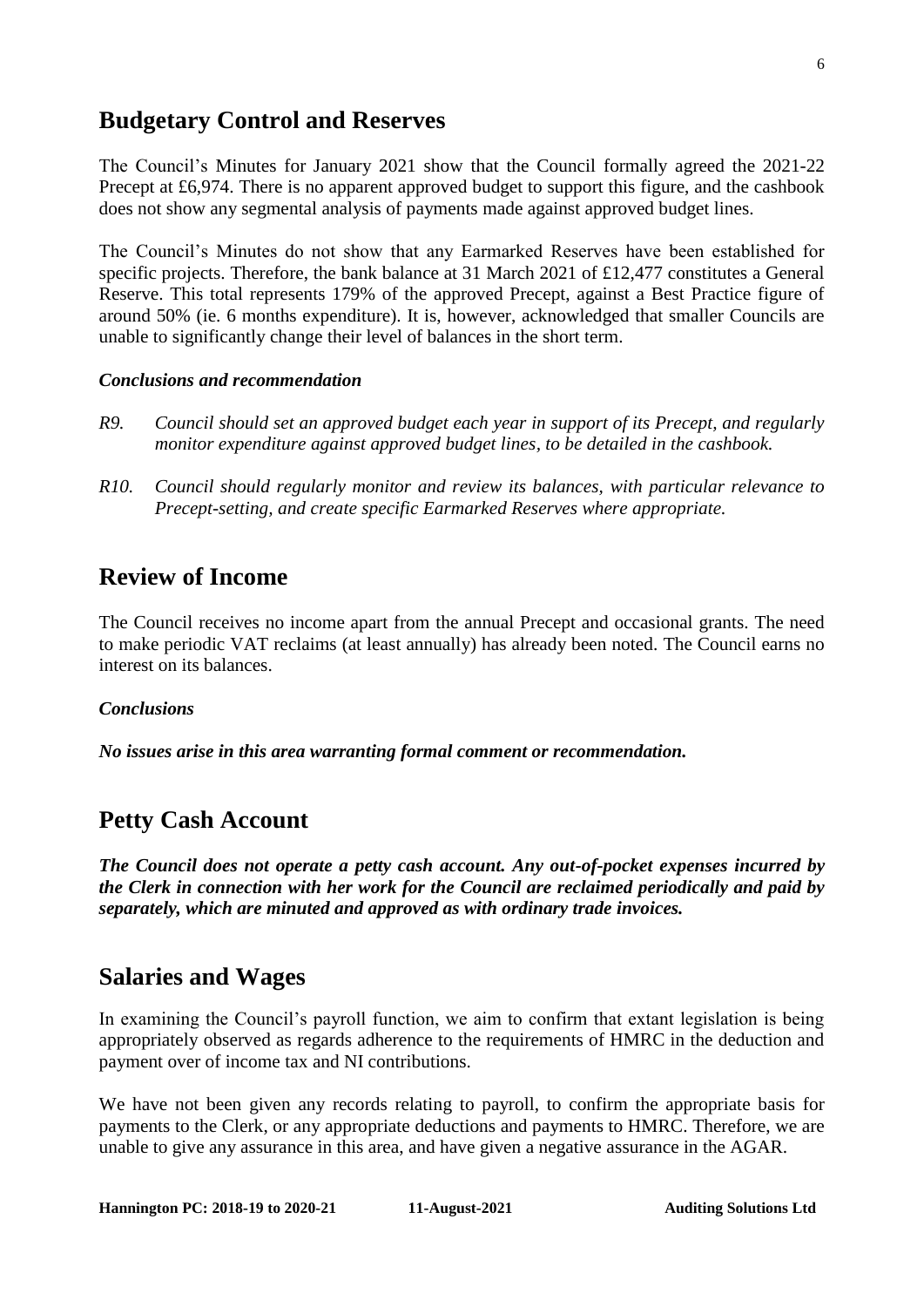#### *Conclusions and recommendation*

*R11. Council must ensure that its payroll is properly managed, controlled, and accounted for to Statutory Bodies such as HMRC and the Pensions Regulator.*

## **Asset Register**

The Governance and Accountability Manual requires all councils to maintain a record of all assets owned. These need to be valued at net cost or, where this cannot be identified, using a suitable valuation method that can be a nominal £1.

We note that Council approved an Asset Register in October 2020. This totals £13,557, which is a value substantially unchanged from earlier years with the exception of IT in use by the Clerk. Given that a new laptop was purchased in January 2021, this element of the Asset Register is likely to be incorrectly valued. We also feel that the Village Green, currently unvalued, should be given a nominal value of £1.

#### *Conclusions and recommendation*

*R12. Council should review and confirm an appropriate Asset valuation as part of the 2020-21 AGAR Accounting Statement (Section 2).*

## **Investments and Loans**

*The Council does not hold any long-term investments or loans warranting disclosure in the Annual Return, all balances being held in its Lloyds Bank account.*

## **Statement of Accounts and Annual Return**

The Accounts and Audit Regulations, as amended periodically, require all councils to prepare annually a Statement of Accounts, which is now in the form of the Annual Governance and Accountability Return at Section 2, which is, together with the Annual Governance Statement at Section 1, subject to independent external audit examination and certification.

We have noted above areas of concern which should be reflected or amended in the 2020-21 AGAR

#### *Conclusion*

*We have duly signed-off the Internal Audit Certificate in the 2020-21 Annual Return assigning appropriate assurances in each relevant area.*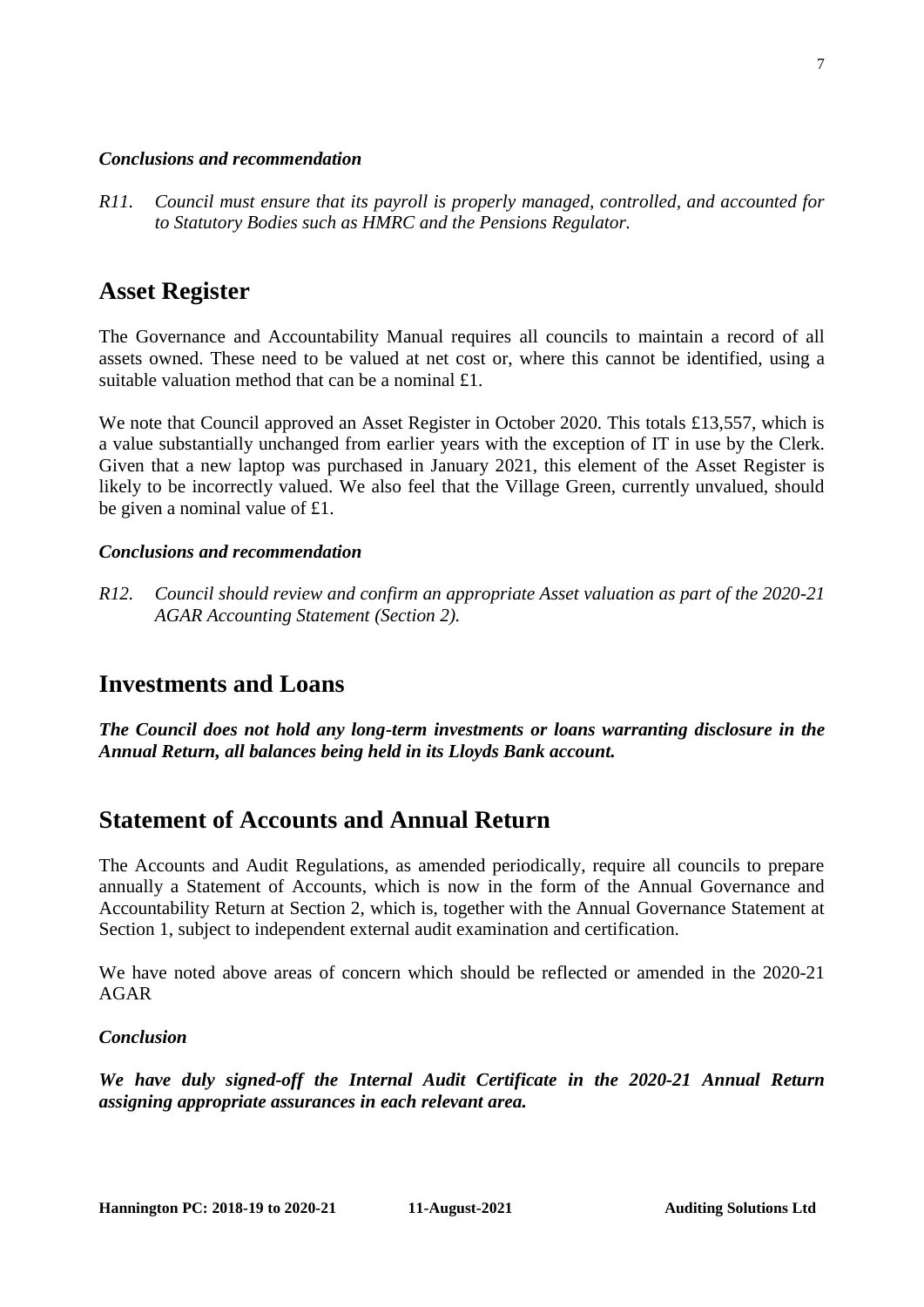## **Action Plan**

| Rec.<br>No.                                        | <b>Recommendation</b>                                       | <b>Response</b> |  |
|----------------------------------------------------|-------------------------------------------------------------|-----------------|--|
| <b>Accounting Records and Bank Reconciliations</b> |                                                             |                 |  |
| R1                                                 | An independent Councillor should be appointed to            |                 |  |
|                                                    | undertake periodic (at least quarterly and at the year-end) |                 |  |
|                                                    | checks on bank balances, signing and dating the latest      |                 |  |
|                                                    | printout of the cashbook, and report the action to the next |                 |  |
|                                                    | meeting of Council.                                         |                 |  |
| <b>Corporate Governance</b>                        |                                                             |                 |  |
| R <sub>2</sub>                                     | Council must review its Standing Orders and Financial       |                 |  |
|                                                    | Regulations, to ensure that they meet all current and       |                 |  |
|                                                    | future legal requirements in accordance with the NALC       |                 |  |
|                                                    | Model Forms, as a priority.                                 |                 |  |
| R <sub>3</sub>                                     | Council should review and enhance its compliance with       |                 |  |
|                                                    | the requirements of the Transparency Code 2015 with         |                 |  |
|                                                    | regard to Public Accountability.                            |                 |  |
| R <sub>4</sub>                                     | Council must review its procedures with regard to proper    |                 |  |
|                                                    | reporting of the Annual Accounts and Governance             |                 |  |
|                                                    | Statements in the AGAR, which is a requirement of the       |                 |  |
|                                                    | Accounts and Audit Regulations approved by HM               |                 |  |
|                                                    | Government. In particular, the Council must publish its     |                 |  |
|                                                    | 2020-21 Accounts in accordance with the Exercise of         |                 |  |
|                                                    | Public Rights requirement without further delay.            |                 |  |
| <b>Payments and VAT</b>                            |                                                             |                 |  |
| R <sub>5</sub>                                     | Individual payments should be clearly approved and          |                 |  |
|                                                    | evidenced by Council review, the details to be noted on     |                 |  |
|                                                    | the actual invoice or other source documentation. This is   |                 |  |
|                                                    | particularly important with regard to electronic banking    |                 |  |
|                                                    | release approvals.                                          |                 |  |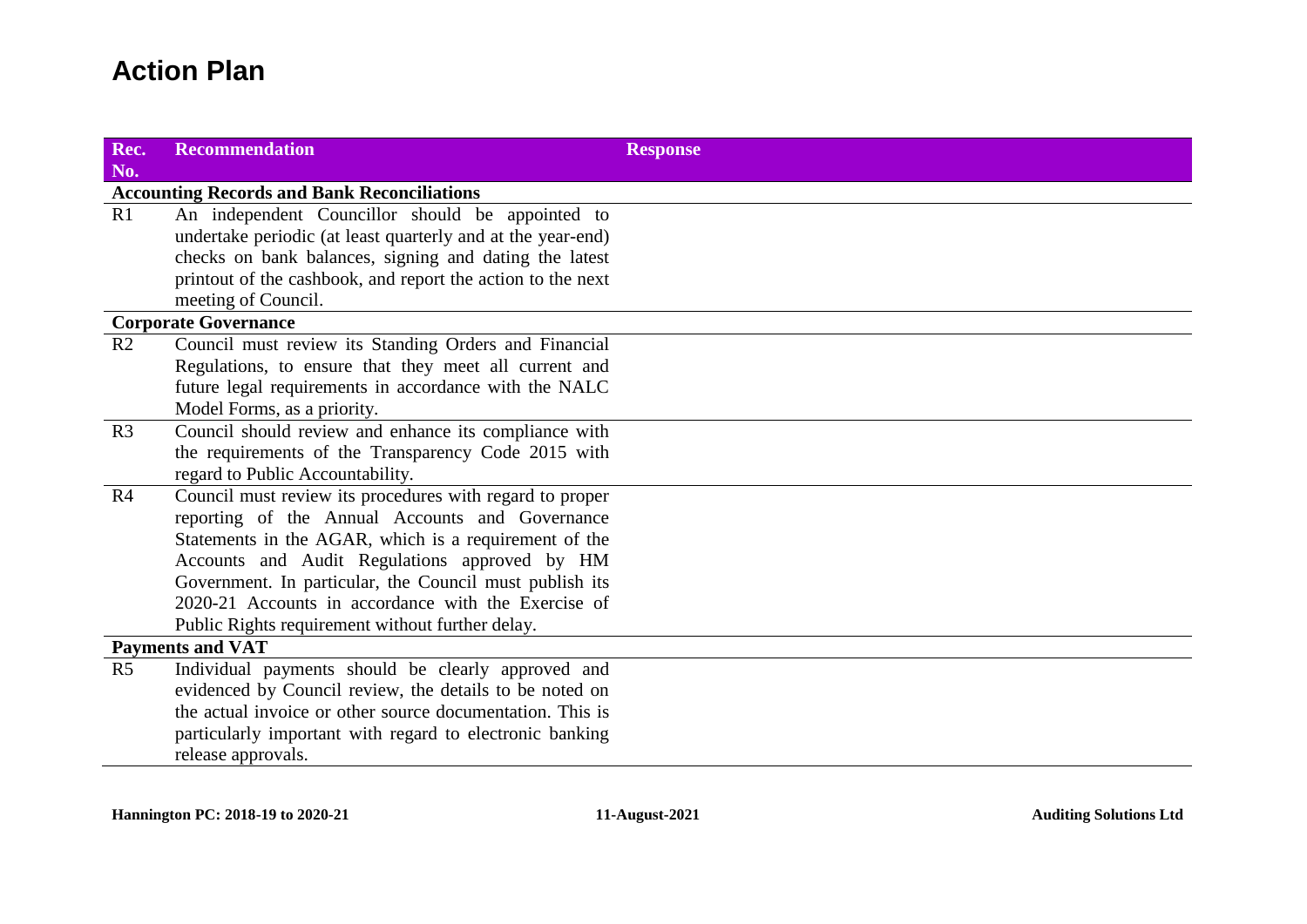## **Action Plan**

| Rec.<br>No.                           | <b>Recommendation</b>                                        | <b>Response</b> |  |
|---------------------------------------|--------------------------------------------------------------|-----------------|--|
| R <sub>6</sub>                        | Council should undertake an urgent review of all previous    |                 |  |
|                                       | expenditure items since September 2017, to identify          |                 |  |
|                                       | supportable and justifiable transactions to be included in a |                 |  |
|                                       | substantial VAT reclaim. Subsequent claims should be         |                 |  |
|                                       | made on at least an annual basis.                            |                 |  |
| <b>Management of Risk</b>             |                                                              |                 |  |
| R7                                    | Council should ensure that a risk review is undertaken on    |                 |  |
|                                       | at least an annual basis, in accordance with Financial       |                 |  |
|                                       | Regulations                                                  |                 |  |
| R8                                    | Council should review the need for property insurance of     |                 |  |
|                                       | certain assets                                               |                 |  |
| <b>Budgetary Control and Reserves</b> |                                                              |                 |  |
| R9                                    | Council should set an approved budget each year in           |                 |  |
|                                       | support of its Precept, and regularly monitor expenditure    |                 |  |
|                                       | against approved budget lines, to be detailed in the         |                 |  |
|                                       | cashbook.                                                    |                 |  |
| R10                                   | Council should regularly monitor and review its balances,    |                 |  |
|                                       | with particular relevance to Precept-setting, and create     |                 |  |
|                                       | specific Earmarked Reserves where appropriate.               |                 |  |
| <b>Salaries and Wages</b>             |                                                              |                 |  |
| R11                                   | Council must ensure that its payroll is properly managed,    |                 |  |
|                                       | controlled, and accounted for to Statutory Bodies such as    |                 |  |
|                                       | HMRC and the Pensions Regulator.                             |                 |  |
| <b>Asset Register</b>                 |                                                              |                 |  |
| R <sub>12</sub>                       | Council should review and confirm an appropriate Asset       |                 |  |
|                                       | valuation as part of the 2020-21 AGAR Accounting             |                 |  |
|                                       | Statement (Section 2).                                       |                 |  |